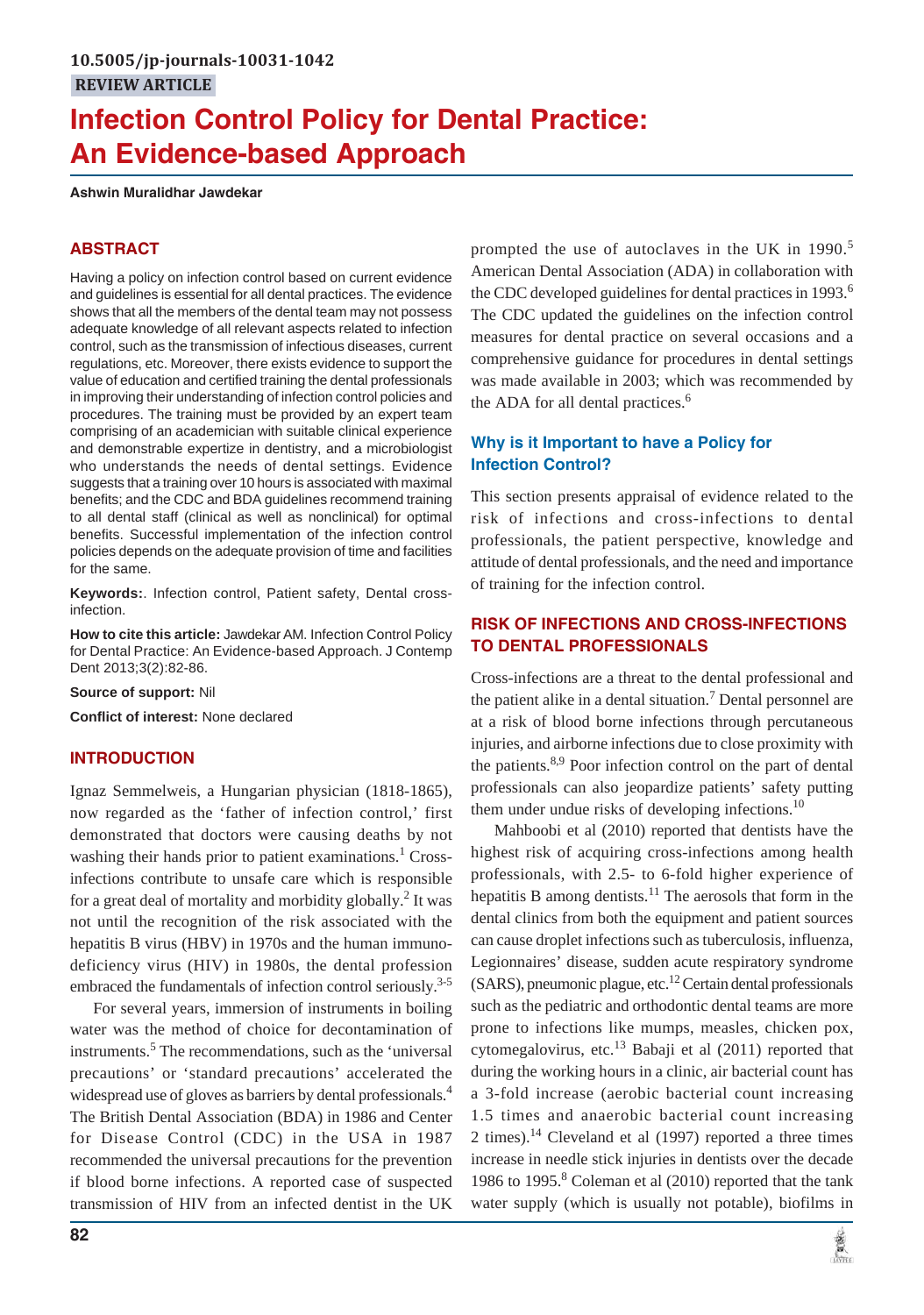waterlines, suction pipes and hoses were the sources of infections to patients.<sup>15</sup> Contaminated endodontic instruments were identified as a source for prion infection.5 Furthermore, the methicillin-resistant *Staphylococcus aureus* (MRSA) could spread through direct and indirect contacts such as contaminated hands, surfaces, objects, etc. and through droplets.<sup>16</sup>

Therefore, in view of the threat to the professionals, it is necessary for the practices to have adequate infection control measures in the form of well-documented policies.

#### **THE PATIENT PERSPECTIVE**

From a patient perspective, the risk of infection transmission is related to dentists not complying with the infection control policies. In a national survey of a representative sample of 6,444 dentists in Canada, with a response rate of 66.4%, it was stated that the compliance of dentists was inadequate for most infection control procedures.<sup>10</sup> The authors reported that 70% dentists used only the basic barriers (gloves, masks, eye protection); 42.6% dentists used basic barriers, and also washed hands before patients and after removing gloves; 33.2% dentists used basic barriers, washed hands before patients and after removing gloves, and were immunized against HBV with their staff; and only 28.8 dentists used basic barriers, washed hands before patients and after removing gloves, were immunized against HBV with their staff; and heat-sterilized handpieces. 'Excellent compliance' was found only in  $5.6\%$  of the dentists.<sup>10</sup> In a study of all dental practices in Scotland National Health Services, it was reported that many practices were lacking in quality infection control procedures.<sup>17</sup> Thus, it can be seen that there could exist disparities in what is recommended (in the policies), and what is being practiced, which is a threat from the patient's perspective.

## **KNOWLEDGE AND ATTITUDE OF DENTAL PROFESSIONALS AND IMPORTANCE OF POLICIES AND TRAINING FOR INFECTION CONTROL**

Only having policies may not bring about sufficient change in the practices. The knowledge and attitude of the dental professionals must change for effective infection control. Research has pointed out to deficiencies in the training of the dental personnel and the need for imparting knowledge to them for better infection control measures. In a study by Greshon et al (1998), only 15% dentists felt that the risk of blood borne infections was high in dental clinic premises.<sup>18</sup> Gordon et al (2001) reported a systematic review on adherence to infection control guidelines by dental

professionals of 71 articles published during 1980 to 1999, and authors stated that the knowledge of dentists required to be updated regarding the transmission of infections.<sup>19</sup> They also reported that training of nurses and dental surgery assistants was much needed, and improvements were necessary in the policy documents and implementation, too. The authors, however, felt that the awareness regarding the guidelines was increasing among dentists with reference to certain acts, such as immunization against hepatitis B and sterilizing handpieces.<sup>19</sup> McCarthy et al  $(1999)$  found that attending education over more than 10 hours was a strong predictor of 'excellent compliance' to infection control guidelines among dentists (odds ratio:  $6.3$ ).<sup>10</sup> Ashton et al (1994) reported the findings of a questionnaire survey of dental surgery assistants in North England. They found the certified dental surgery assistants to be more knowledgeable than the noncertified ones. A total of 50% of the dental surgery assistants were not carrying out the procedures up to their satisfaction due either to lack of time or inadequate facilities. The authors also stated that the dental surgery assistants needed training and work experience for carrying out the infection control procedures; and the responsibility for their deficiencies lied with the employers.<sup>7</sup>

Cleveland (1997) reported a decrease in the needle-stick injuries in dental professionals on imparting them education.<sup>10</sup> Although dental professionals understand the importance of policies and training with regards to the infection control guidelines, there is also a demand that the guidelines should be practical and cost effective.<sup>20</sup> Petti and Polimeni (2010) pointed out that 'absolute safety is generally an unachievable goal' and recommended that periodic revisions of infection control guidelines be based on scientific evidence rather than mere additions to the old guidelines. $^{21}$  The authors also felt that the risk of infection was usually inflated due to unknown routes of transmission of diseases, and demanded that a certain risk be termed acceptable if the probability of occurring the same was rare enough. $^{21}$ 

Thus, it is evident from the literature that in addition to the need for a policy, training of the dental professionals is essential for the successful infection control in dental settings.

Discussed below is staffs training program and the implementation of the policy and procedures for infection control in dental clinics.

## **TRAINING DENTAL PROFESSIONALS**

Training dental professionals must be evidence-based. The CDC guidelines (2003) have outlined the requirements of training dental professionals on infection control measures.<sup>22</sup> The BDA Advice Sheet A2 on infection control also states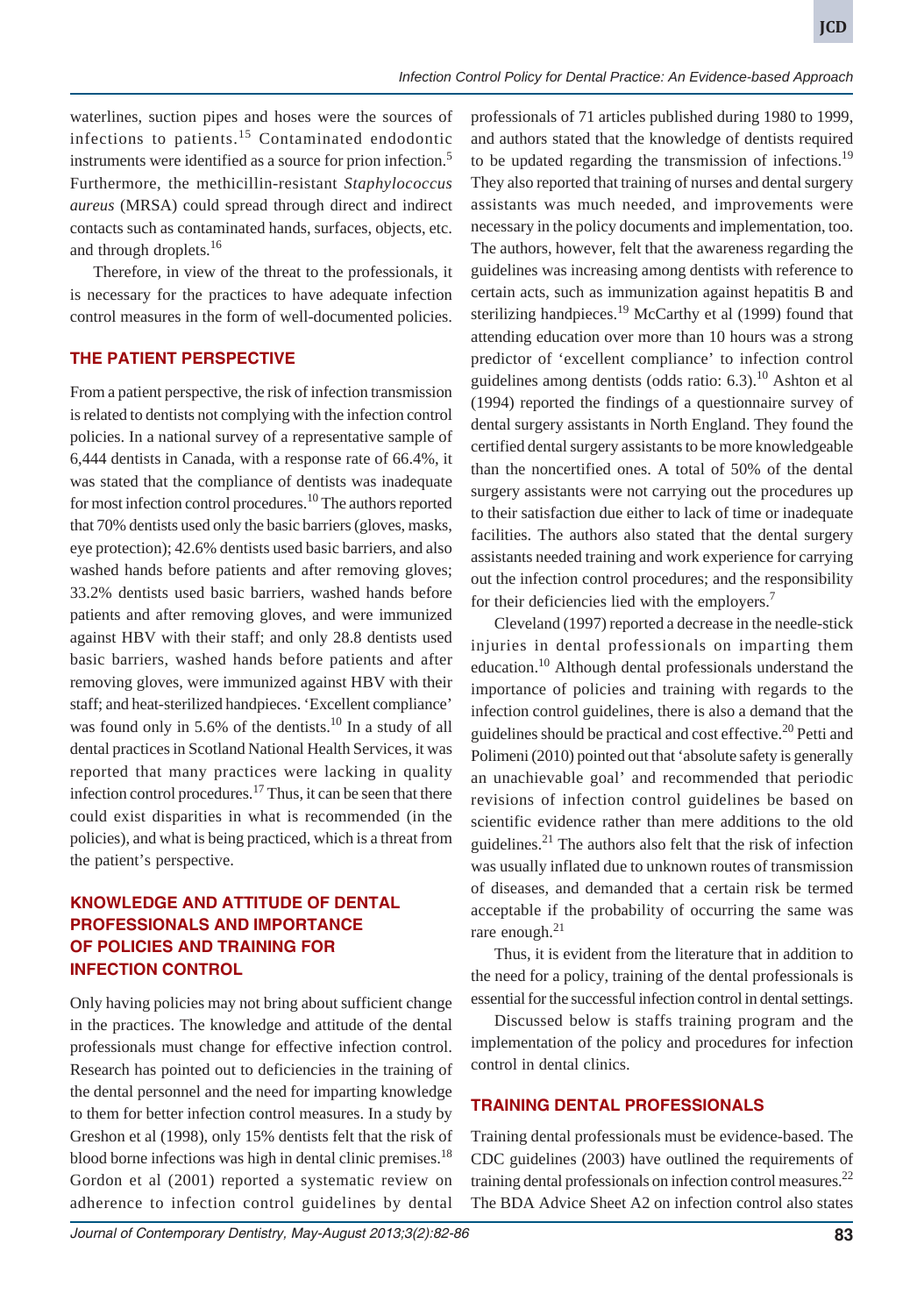that the training must be mandatory to all the staff members.<sup>17</sup> As mentioned in the CDC guidelines, the infection control programs have the best chance of meeting success if dental professionals understand the rationale. Unambiguous and practical policies help effective implementation of the programs. The training should be imparted to the personnel at the beginning of their job assignment, or and continued periodically on a yearly basis. Educational materials must be within the legal framework of the governing authorities and must enable the learner easy understanding of the subject.<sup>22</sup> The BDA recommends use of videos, online and printed manuals for this purpose.<sup>17</sup> Training should entail the risks, infection-control policies and procedures, management of occupational hazards, hazards communication, and prevention of exposures and management of post exposure. The training should also be given to those with relatively few risks (nonclinical staff) so that the understanding of its importance is emphasized.<sup>17,22</sup>

Described below (Table 1) is a framework of a training program on infection control for a dental practice.

| Table 1: Framework of a training program on infection control for a dental practice |                                                                                                                                                                                                                                                                                                                                                                                                                                                                                                                                                                                                     |  |
|-------------------------------------------------------------------------------------|-----------------------------------------------------------------------------------------------------------------------------------------------------------------------------------------------------------------------------------------------------------------------------------------------------------------------------------------------------------------------------------------------------------------------------------------------------------------------------------------------------------------------------------------------------------------------------------------------------|--|
| Aspects of training                                                                 | Description                                                                                                                                                                                                                                                                                                                                                                                                                                                                                                                                                                                         |  |
| Vision of the training                                                              | To enable the practice of infection control in dental clinics to protect the patients and the clinic<br>staff from contracting infections, uplift the overall standards of dental care and assure all patients<br>and staff the feeling of 'safety'.                                                                                                                                                                                                                                                                                                                                                |  |
| Objectives of the training                                                          | To enable the clinic team adopt and document a policy on infection control; and develop a system<br>of checking compliance and keep updated with the guidance.                                                                                                                                                                                                                                                                                                                                                                                                                                      |  |
| Training to whom                                                                    | All members of the dental team: the dentists, nurses and auxiliary staff, such as dental surgery<br>assistants and the nonclinical staff. Some aspects of the training should also be extended to<br>laboratory technicians if possible.                                                                                                                                                                                                                                                                                                                                                            |  |
| <b>Training period</b>                                                              | The training period should be least 10 hours (based on the evidence); however, specific<br>requirements of the first time attendees and nonclinical staff should be matched.                                                                                                                                                                                                                                                                                                                                                                                                                        |  |
| Who provides the training                                                           | The training must be provided by a recognized specialist team or two experts in the field, such as<br>an experienced academician who has demonstrated past experience of having worked in the<br>relevant area and also is involved in a dental practice, and a microbiologist with adequate<br>knowledge of dental equipment and procedures.                                                                                                                                                                                                                                                       |  |
| Manner of training                                                                  | The training program can be made interactive with:                                                                                                                                                                                                                                                                                                                                                                                                                                                                                                                                                  |  |
|                                                                                     | • Power-point presentations<br>Live demonstrations (for example, hand washing)<br>$\bullet$<br>Hands-on (for example, operating the equipment, assisting the transfer of instruments, etc.)<br>• Assessment of knowledge-gain by a short quiz<br>• Feedback of participants                                                                                                                                                                                                                                                                                                                         |  |
| List of topics to be covered in<br>the training                                     | Details for each topic presented below:                                                                                                                                                                                                                                                                                                                                                                                                                                                                                                                                                             |  |
| Fundamentals of<br>infection control                                                | • Concepts: cross-infections, sterilization, decontamination<br>• Historical background<br>Risks in the dental environment: to patient and to dental staff<br>$\bullet$<br>Airborne and bloodborne infections<br>$\bullet$<br>Universal precautions/standard precautions<br>$\bullet$                                                                                                                                                                                                                                                                                                               |  |
| General cleanliness in<br>the clinics                                               | Cleaning the floor and walls with a disinfectant<br>$\bullet$<br>Maintaining surfaces of furniture, chairs clean and dust-free<br>$\bullet$<br>• Replacing the tank water supply to dental chair with distilled water, specially procured for<br>dental/medical use or cleaning of water tanks regularly and checking portability of water<br>• Cleaning of suction lines and hoses with disinfectant flushing<br>Cleaning of dustbins and waste baskets preferably with a disinfectant<br>$\bullet$                                                                                                |  |
| Personal hygiene                                                                    | Proper uniforms-aprons, with the use restricted to clinic areas<br>$\bullet$<br>Personal barriers for the protection of eyes, use of face masks and hand gloves<br>$\bullet$<br>Hand hygiene: hand-washing routine<br>$\bullet$<br>Removal of ornaments, such as rings, bangles, wrist watches prior to carrying out procedures<br>$\bullet$<br>Regular cutting of nails and covering hair with caps                                                                                                                                                                                                |  |
| Immunization                                                                        | • All dental staff working in the operatory must have received HBV vaccine                                                                                                                                                                                                                                                                                                                                                                                                                                                                                                                          |  |
| Decontamination                                                                     | Presoaking (to reduce prion infections)<br>Cleaning (ultrasonic cleaner and washer disinfector preferred over manual)<br>$\bullet$<br>Inspecting (for residues, corrosion and defects)<br>• Sterilization using the best and most recommended method, i.e. autoclaving for all hand<br>instruments, instrument trays, forceps, handpieces, burs, etc.<br>• Storage in sterile condition away from the dental chair units in secure cabinets until used;<br>in pouches, tray system (UV cabinets), closed lid window, closed autoclave drums, boxes<br>or cassettes<br>Concept of zones<br>$\bullet$ |  |

黨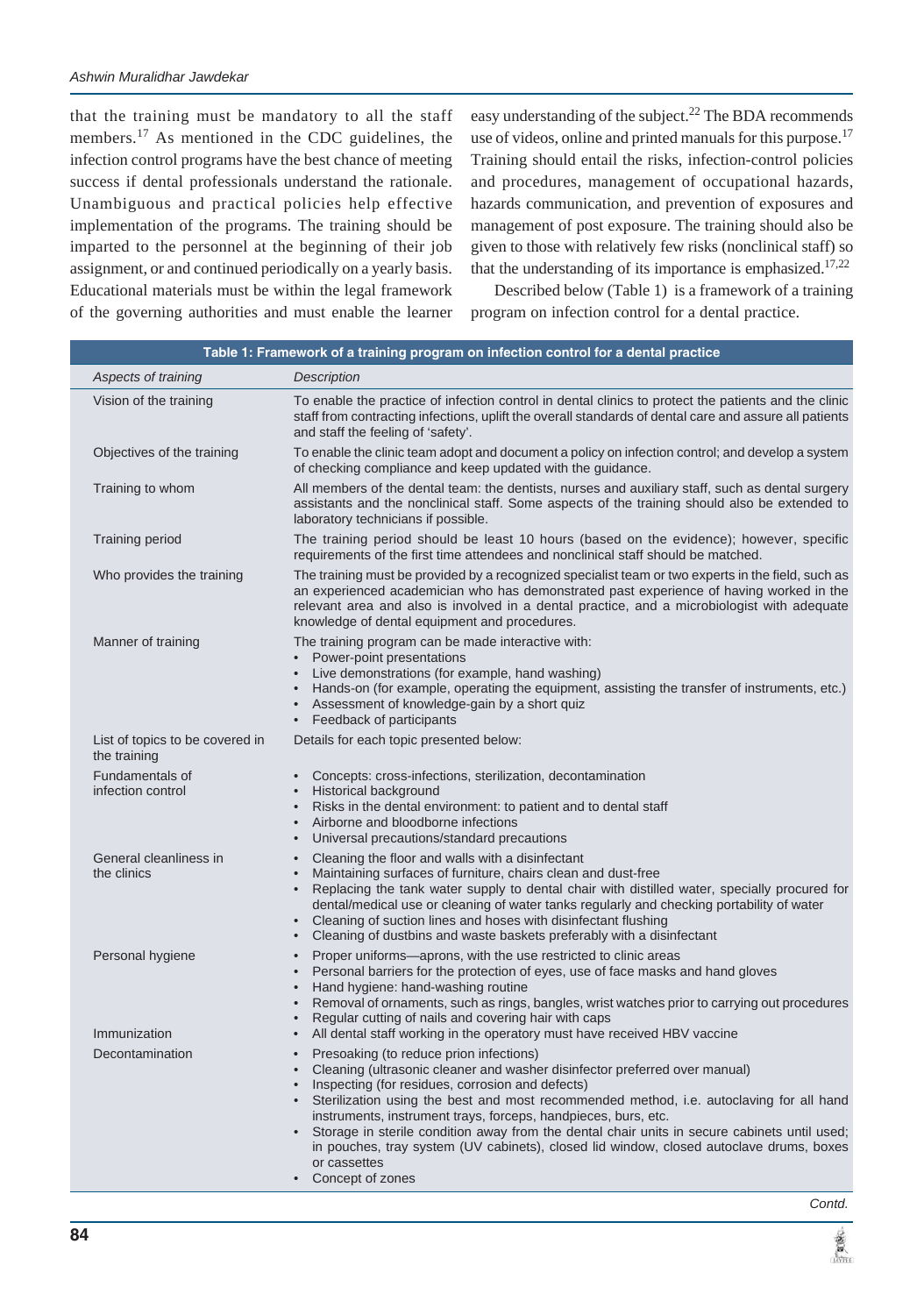| Contd.                                                  |                                                                                                                                                                                                                                                                                                                                                                                                                                                                                                                                                                                              |
|---------------------------------------------------------|----------------------------------------------------------------------------------------------------------------------------------------------------------------------------------------------------------------------------------------------------------------------------------------------------------------------------------------------------------------------------------------------------------------------------------------------------------------------------------------------------------------------------------------------------------------------------------------------|
| Disinfection of surfaces,<br>reducing air contamination | • Proper cleaning of surfaces of dental chairunit, X-ray arms, light cure machine, etc. using<br>suitable chemicals<br>Avoiding contamination while operating chair light, switch-buttons, arms<br>$\bullet$<br>Practicing four-handed dentistry<br>Fumigation of operatories, periodic swab tests for the surfaces and air counts of bacteria by<br>authorized laboratories<br>• Prerinsing, i.e. minimizing aerosol formation by asking the patient to rinse with an antiseptic<br>solution<br>Use of high vacuum evacuators (HVEs)<br>$\bullet$<br>Use of HEPA air purifiers<br>$\bullet$ |
| Disposal of biomedical waste                            | Use needle burners and syringe cutters<br>$\bullet$<br>Segregation of waste disposal and tying up with medical waste disposal agencies<br>$\bullet$                                                                                                                                                                                                                                                                                                                                                                                                                                          |
| Managing hazards                                        | Prevention of needle stick injuries by avoiding recapping needles or using correct method for<br>$\bullet$<br>recapping, if at all necessary to recap<br>Minimizing handling contaminated instruments and waste and use of heavy duty rubber gloves<br>while handling sharp instruments<br>Postexposure prophylaxis<br>$\bullet$                                                                                                                                                                                                                                                             |
| Handing over material to<br>patients and laboratories   | Care while handing over potentially infectious things, such as X-ray films, old appliances, etc.<br>$\bullet$<br>Care while sending to and receiving from dental laboratories impressions, dental models,<br>$\bullet$<br>prostheses, etc.                                                                                                                                                                                                                                                                                                                                                   |
| Patient records                                         | Obtaining sufficient medical history and maintaining records of patients pertaining to acute or<br>$\bullet$<br>chronic infectious condition (such as HIV, HBV, TB, HSV, etc.) and identifying high-risk category,<br>such as drug abusers, professional blood donors, recipients of transfusions, dialysis, chronically<br>ill patients (while maintaining the rights of the patients to disclosing sensitive information<br>and confidentiality)<br>Existing compromised conditions, such as congenital, rheumatic heart diseases, uncontrolled<br>$\bullet$                               |
| Miscellaneous                                           | diabetes, etc.<br>Proper laundry of contaminated linen<br>$\bullet$<br>Staying away from patients if suffering from acute infectious diseases, such as common cold,<br>$\bullet$<br>or in case of a finger cut or an open wound<br>Separate footwear for dental professionals and if possible for patients in the operatory<br>$\bullet$<br>Periodic health checkups of the clinic staff<br>$\bullet$<br>Documentation: autoclave registers, laboratory reports, checklists, etc.<br>$\bullet$<br>Management of time and resource                                                            |
| Certification                                           | Certification of the participants and enrollment for periodic training and evaluation                                                                                                                                                                                                                                                                                                                                                                                                                                                                                                        |

# **Implementation of the Infection Control Policy in Practice**

There is no single approach to the implementation of infection control strategies.<sup>12</sup> After undertaking a thorough training and being certified with reference to infection control measures, the staff of the dental clinic should initiate a process of documenting and implementing the standards for practice. Following steps are necessary for the effective implementation of the infection control policy:

- Identifying the equipment required for the implementation
- Identifying the consumables required for the implementation
- Identifying the resources (both the capital and running costs) required for the implementation
- Identifying the additional manpower and time required for the implementation.

The policy of infection control should be documented in the standard operating procedure manual of the clinic. The timeframe for the implementation of the policy should be decided and the infection control measures should be given due priority over other issues. The person responsible for the day-to-day execution of the procedures must be

identified and another person to monitor the same, or carry them out in the same manner in case the person responsible is on leave. The communication among the dental staff must be good and in the event of failure to comply, a staff member should be able to 'blow whistles' to protect the larger interest. The most common reasons for the failure to implement infection control policies have been cited as lack of time or facilities; hence the provision of time and sufficient facilities are the key to successful implementation.<sup>7</sup> Additionally, sufficient space provision is necessary (as per the guidelines) in the form of either a decontamination room or a decontamination area.

The clinic must also have a compliance check strategy in place. The compliance check can be regularly carried out with frequent internal audits and if possible, an external audit by a third party. An effective checklist system can be incorporated for the purpose in the documentation.

The infection control policy of the clinic should also be briefly informed to patients either by summarizing the same in the form of a document that is easy for them to understand and displayed appropriately on the notice board in the waiting area. This would assure the patients that they are in safe hands while undergoing the dental treatment in the clinic.